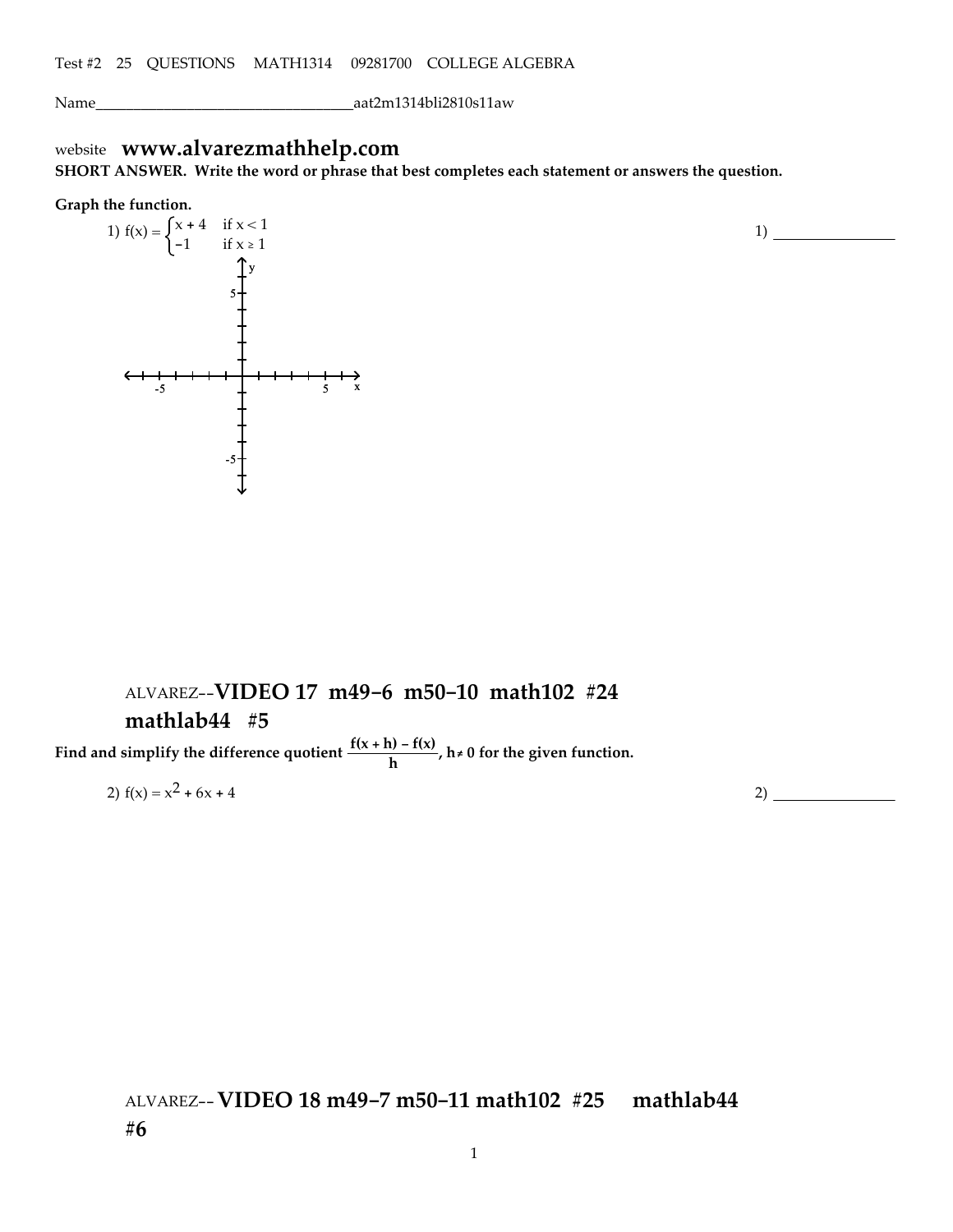**Find the domain of the function.** 3)  $f(x) = \sqrt{19 - x}$  3)

**ALVAREZ--VIDEO 23 m49-9 m50-12 math102 #30 mathlab44 #7 Graph the equation.**

$$
4) x2 + y2 - 6x - 12y + 29 = 0
$$

<u>-†o| ┼ ┼ ┼ ╊ ┼ ┼ ┼ ╀ ┼ ┼ ┼ ┼ ╅ ┼ ┼ ╅ ┼ ╅ ┼ ╁ ┪</u>ठ] ×  $10 + Y$ 5 -5 -10

ALVAREZ-**-VIDEO 36 m49-17 m50-17 math102 #41 mathlab44 #12**

4)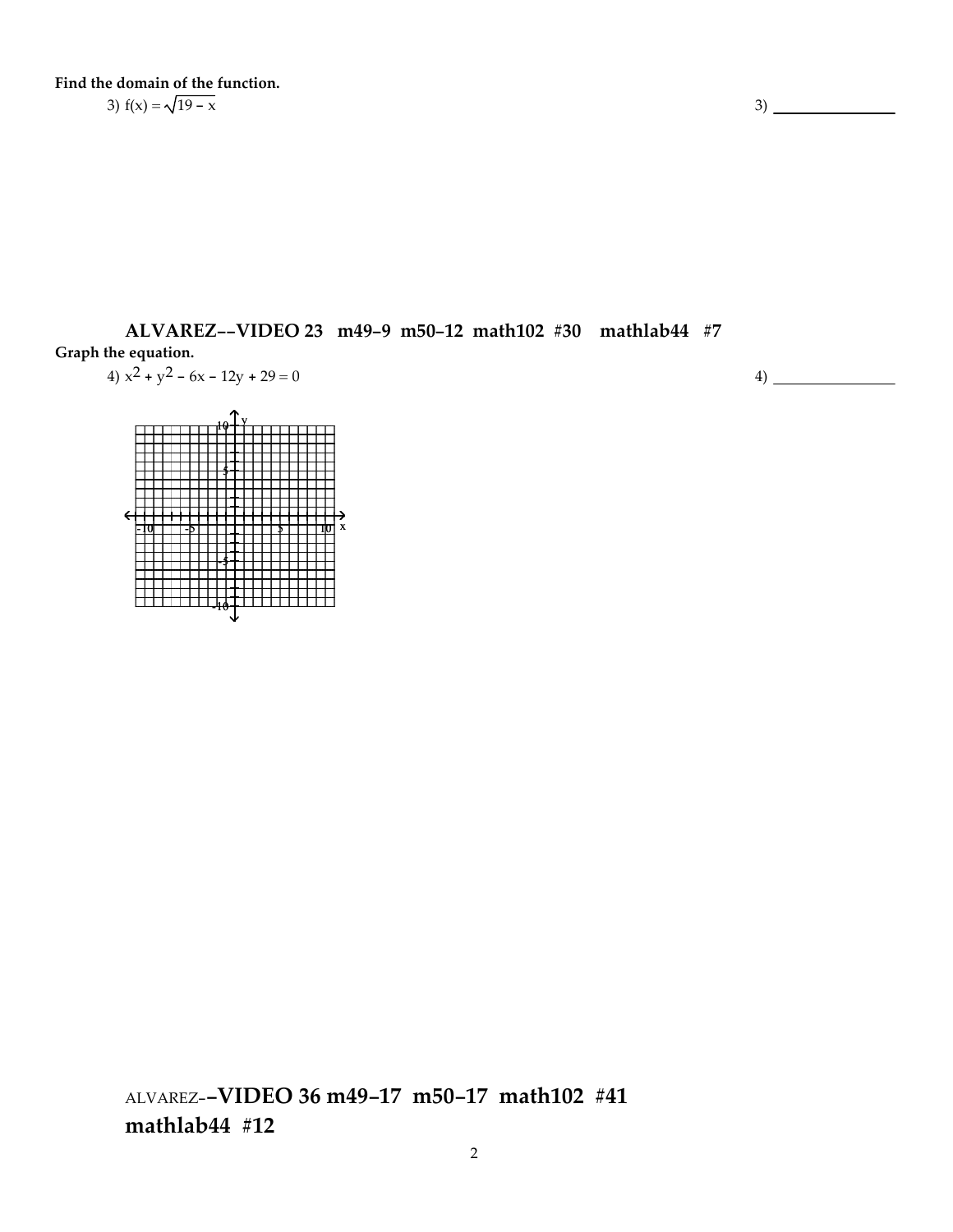**Use the vertex and intercepts to sketch the graph of the quadratic function.**



# ALVAREZ--**VIDEO 38 m49-19 m50-20,21 math102 #43 mathlab44 #13,14,15,16**

#### **Solve the problem.**

6) An arrow is fired into the air with an initial velocity of 64 feet per second. The height in feet of the arrow t seconds after it was shot into the air is given by the function

h(x) =  $-16t^2 + 64t$ . Find the maximum height of the arrow.

**ALVAREZ--VIDEO 39 m49-20 math102#44,45,46**

3

6)

5)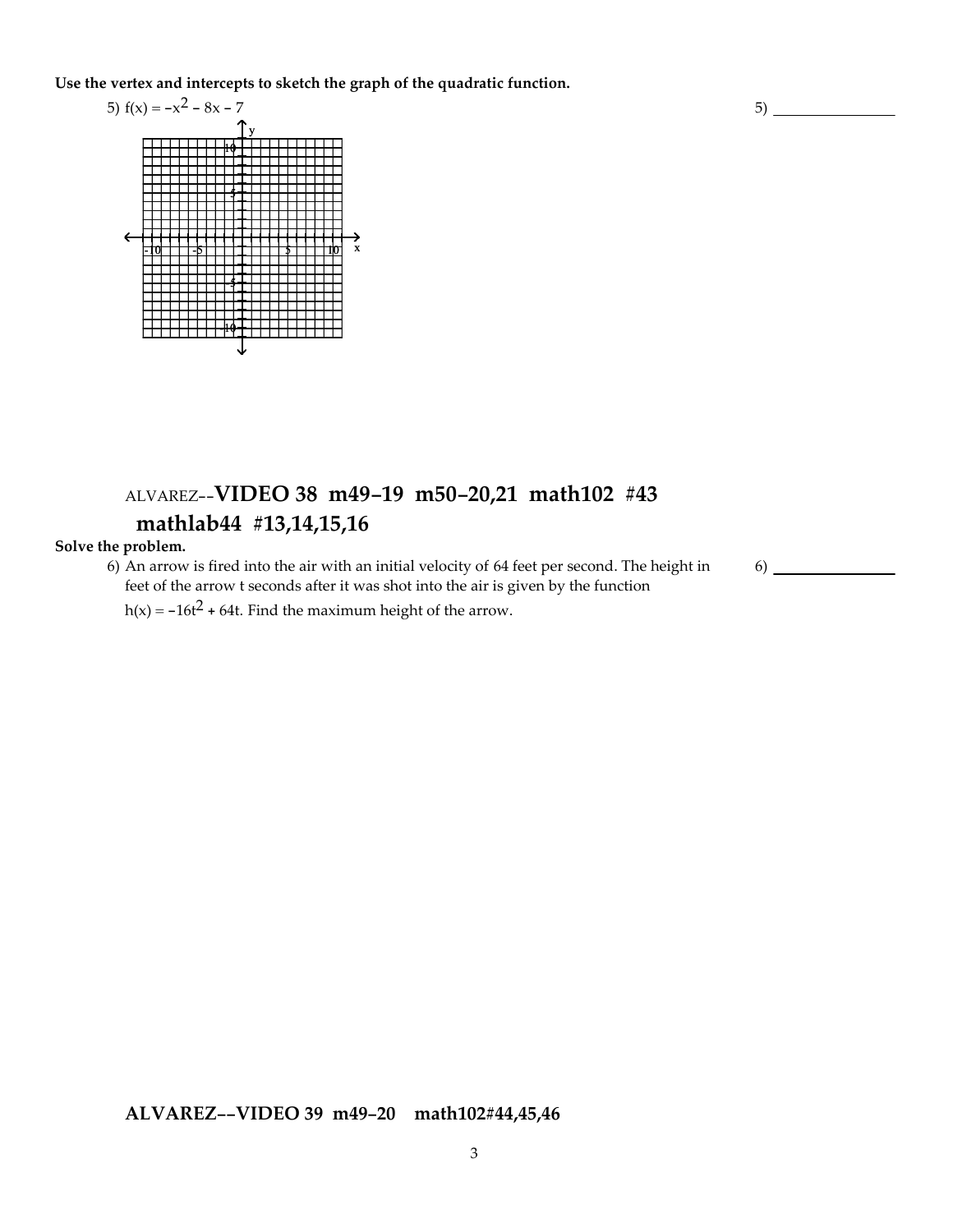**Graph the polynomial function.**



### **ALVAREZ--VIDEO 43 math102 #50 mathlab44 #18**

Use synthetic division to show that the number given to the right of the equation is a solution of the equation, then **solve the polynomial equation.**

7)

 $8)$   $x^3 - 3x^2 - 10x + 24 = 0; 2$  8)

**ALVAREZ--VIDEO 45 m49-23 m50-22 math102 #54 mathlab44#17**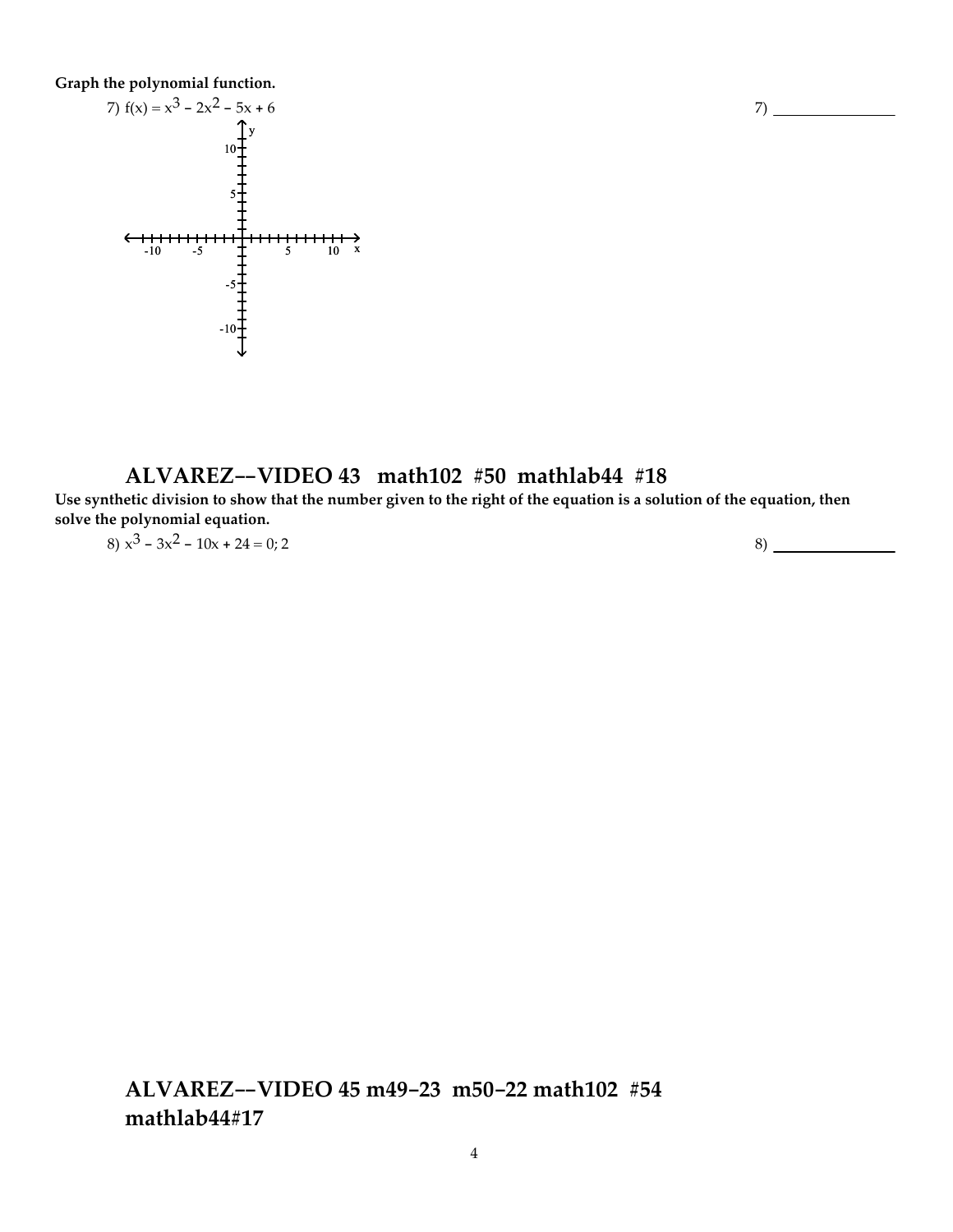Find a rational zero of the polynomial function and use it to find all the zeros of the function.

9)  $f(x) = x^3 - 7x^2 + 19x - 13$  9)

#### **ALVAREZ--VIDEO 47 m49-24 m50-23 math102 #54**

#### **mathlab44 #18**

**Find the vertical asymptotes, if any, of the graph of the rational function.**

$$
10) \frac{x - 36}{x^2 - 11x + 24}
$$

10)

## **ALVAREZ--VIDEO 54 m49- 27 m50-26 math102 #56**

### **mathlab44 #21**

**Find the horizontal asymptote, if any, of the graph of the rational function.**

11) 
$$
g(x) = \frac{5x^2 - 8x - 7}{9x^2 - 3x + 3}
$$

11)

**ALVAREZ--VIDEO 56 m49-29 m50-28 math102 #57 mathlab44 #23**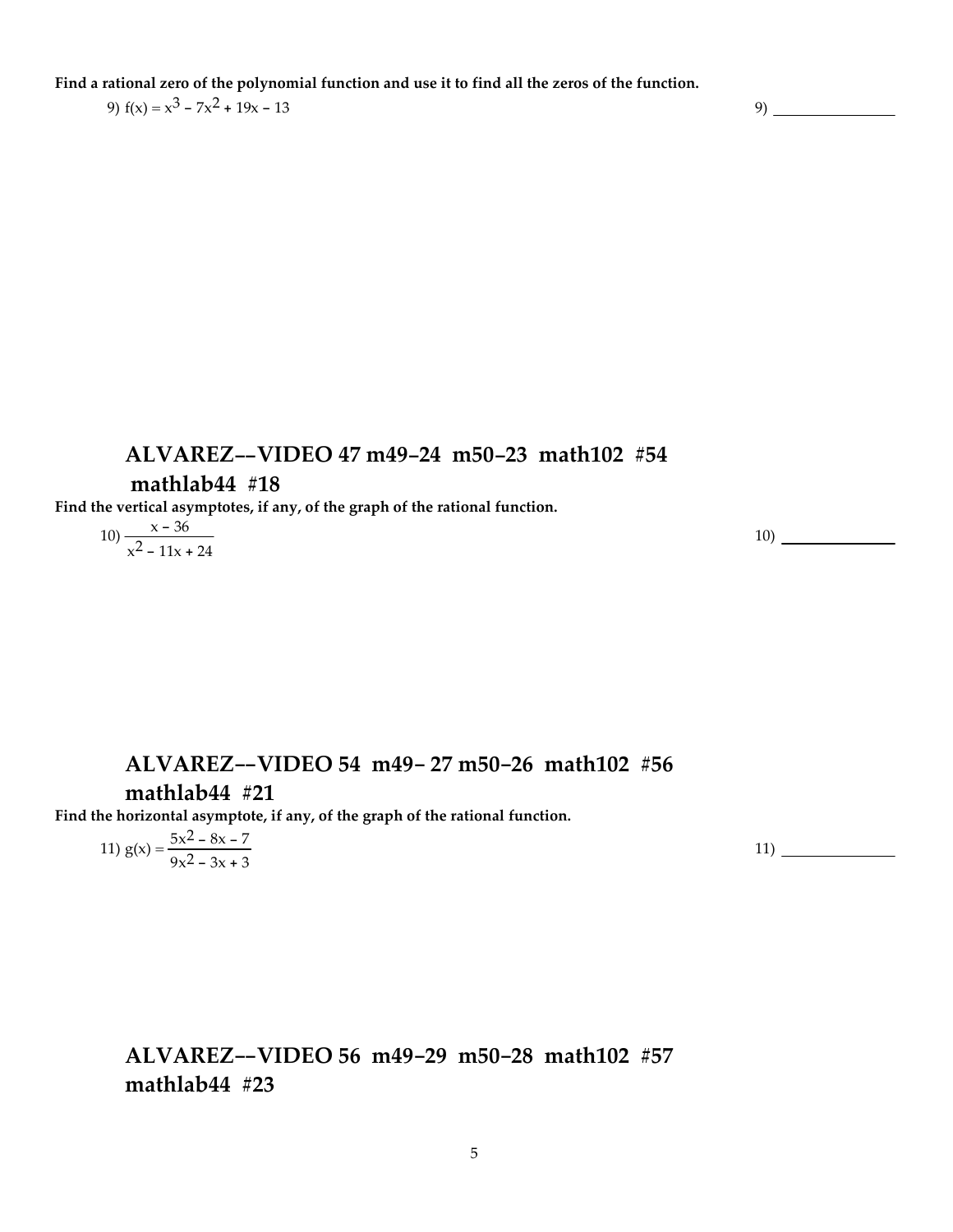**Find the slant asymptote, if any, of the graph of the rational function.**

12) 
$$
f(x) = \frac{x^2 + 2x - 2}{x - 8}
$$

# **ALVAREZ--VIDEO 57 m49-30 m50-25 math102 #58 mathlab44 #20**

#### **Solve the problem.**

13) The size of the beaver population at a national park increases at the rate of 5.1% per year. 13) If the size of the current population is 180, find how many beavers there should be in 4 years. Use the function  $f(x) = 180e^{0.051t}$  and round to the nearest whole number.

**ALVAREZ--VIDEO 60 m50-29**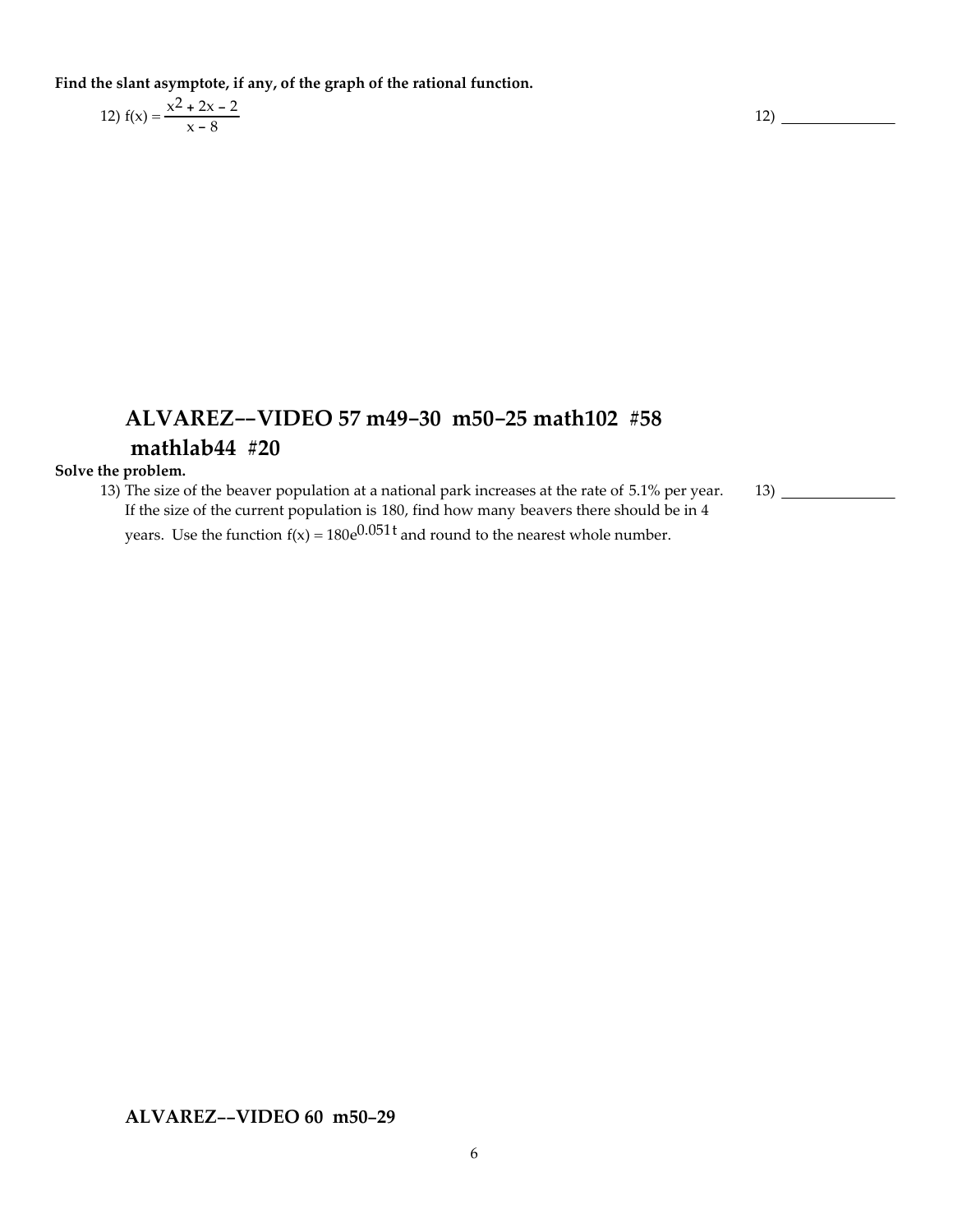14) The function  $D(h) = 6e^{-0.4h}$  can be used to determine the milligrams D of a certain drug in a patientʹs bloodstream h hours after the drug has been given. How many milligrams (to two decimals) will be present after 8 hours?

14)

**ALVAREZ--VIDEO 62 m50-29 Find the domain of the logarithmic function.** 15)  $f(x) = \ln(2 - x)$  15)

#### **ALVAREZ--VIDEO 63 m49-31 m50-30 mathlab44 #24**

**Use properties of logarithms to expand the logarithmic expression as much as possible. Where possible, evaluate logarithmic expressions without using a calculator.**

16) 
$$
\log_{a} \left( \frac{x^4 \sqrt[3]{x+5}}{(x-2)^2} \right)
$$

### **ALVAREZ--VIDEO 66 m49-32 m50-31,32 mathlab44 #25,26**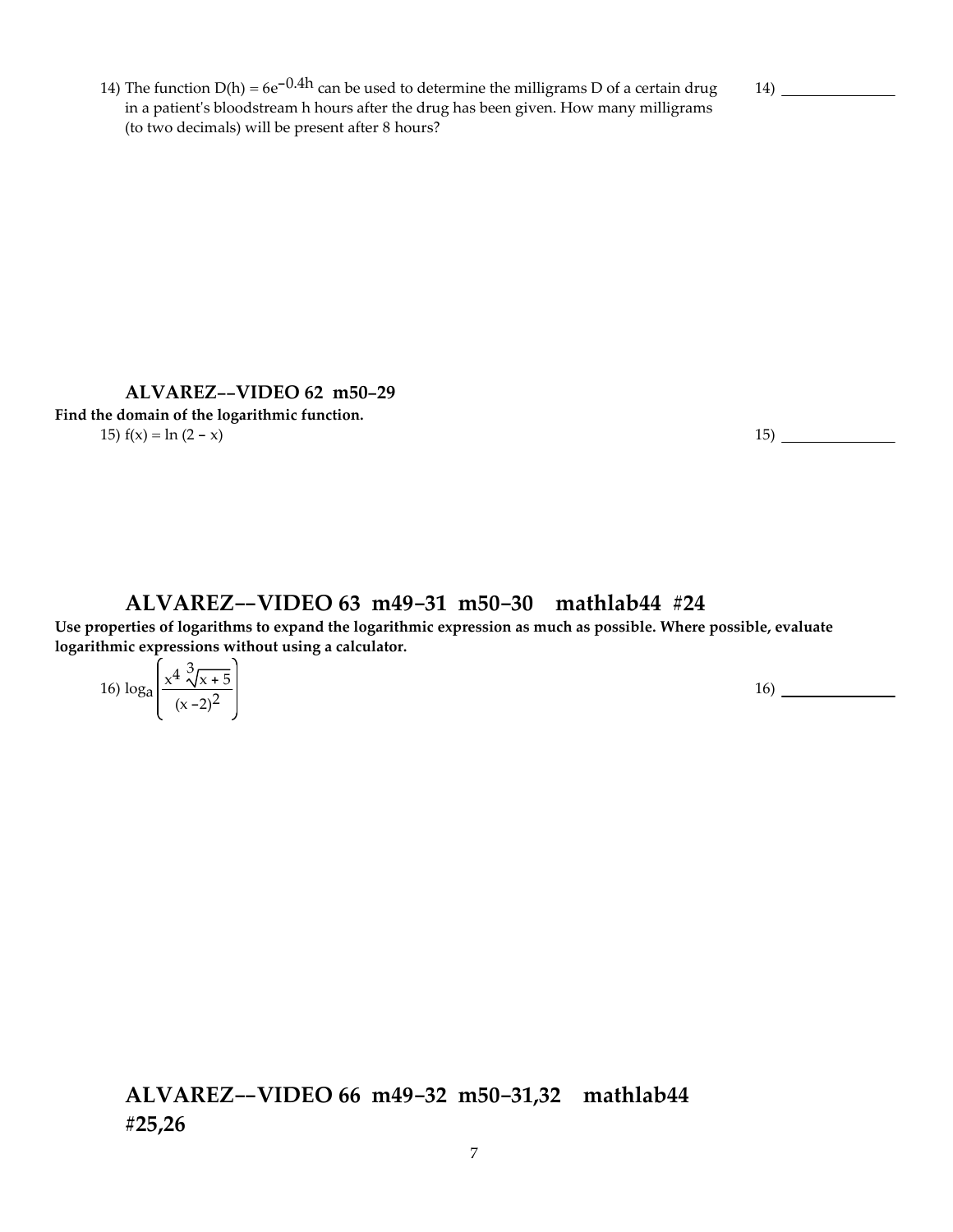Solve the equation by expressing each side as a power of the same base and then equating exponents.

 $17) \hspace{0.5mm} 25^{x} + 7 = 125^{x} - 2$  17)

### **ALVAREZ--VIDEO 70 m49-33 m50-33 mathlab44 #27**

Solve the exponential equation. Use a calculator to obtain a decimal approximation, correct to two decimal places, for the **solution.** 18) 3 <sup>x</sup> <sup>+</sup> <sup>6</sup> <sup>=</sup> <sup>8</sup> 18)

**ALVAREZ VIDEO 73 M50-34**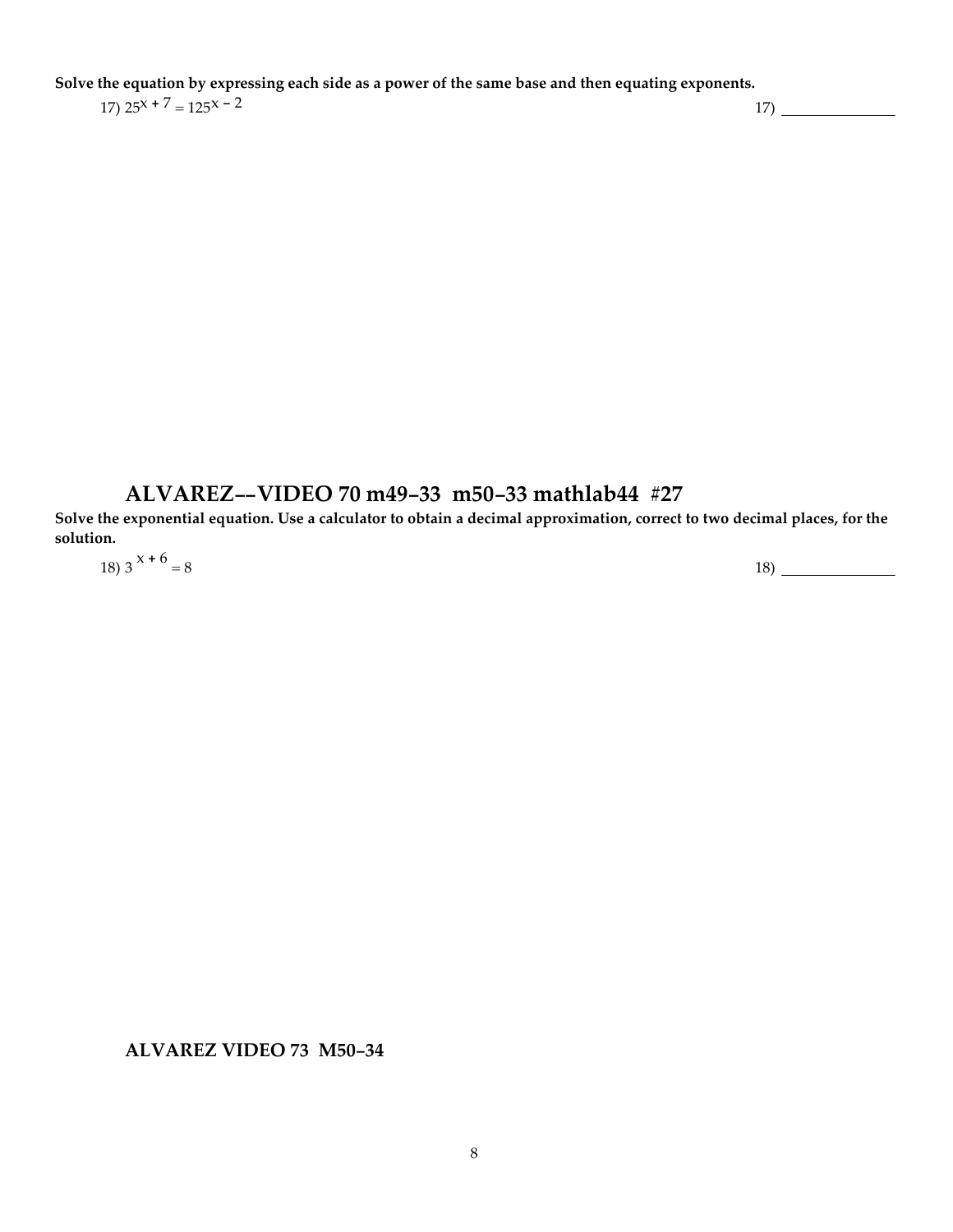Solve the logarithmic equation. Be sure to reject any value that is not in the domain of the original logarithmic **expressions. Give the exact answer.** 19)  $\log_4 (x+4) + \log_4 (x-2) = 2$  19)

**ALVAREZ--VIDEO 76 m49-37 m50-35,36,37 mathlab44 #30**

20)  $\log (4 + x) - \log (x - 4) = \log 3$  20)

**ALVAREZ VIDEO79 M50-37**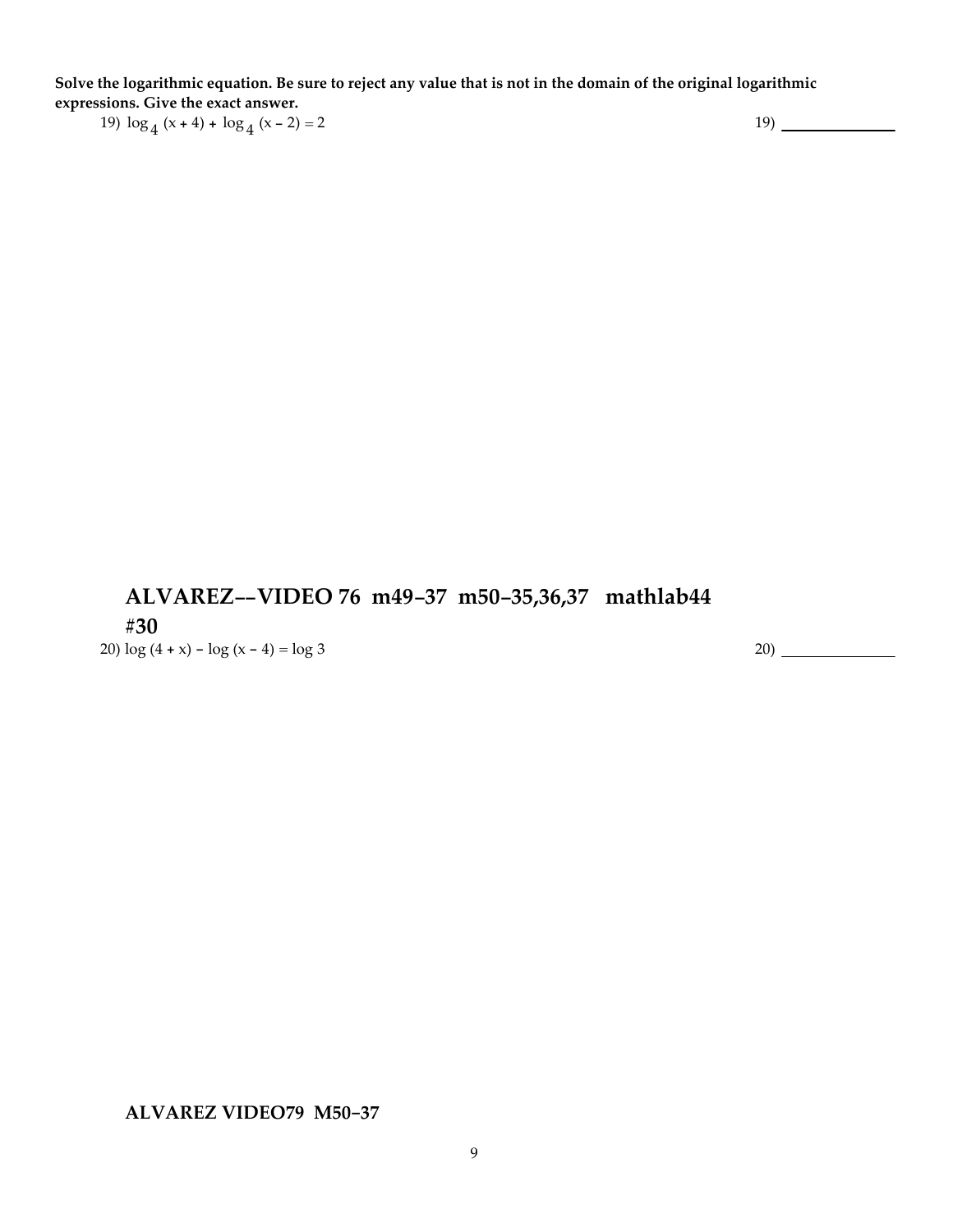# **ALVAERZ--VIDEO 80 m49-41 m50-38 mathlab44 #32**

#### **Solve the problem.**

22) Find out how long it takes a \$3100 investment to double if it is invested at 8% compounded semiannually. Round to the nearest tenth of a year. Use the formula 22)

$$
A = P\left(1 + \frac{r}{n}\right)^{nt}.
$$

**ALVAREZ VIDEO81 M50-39**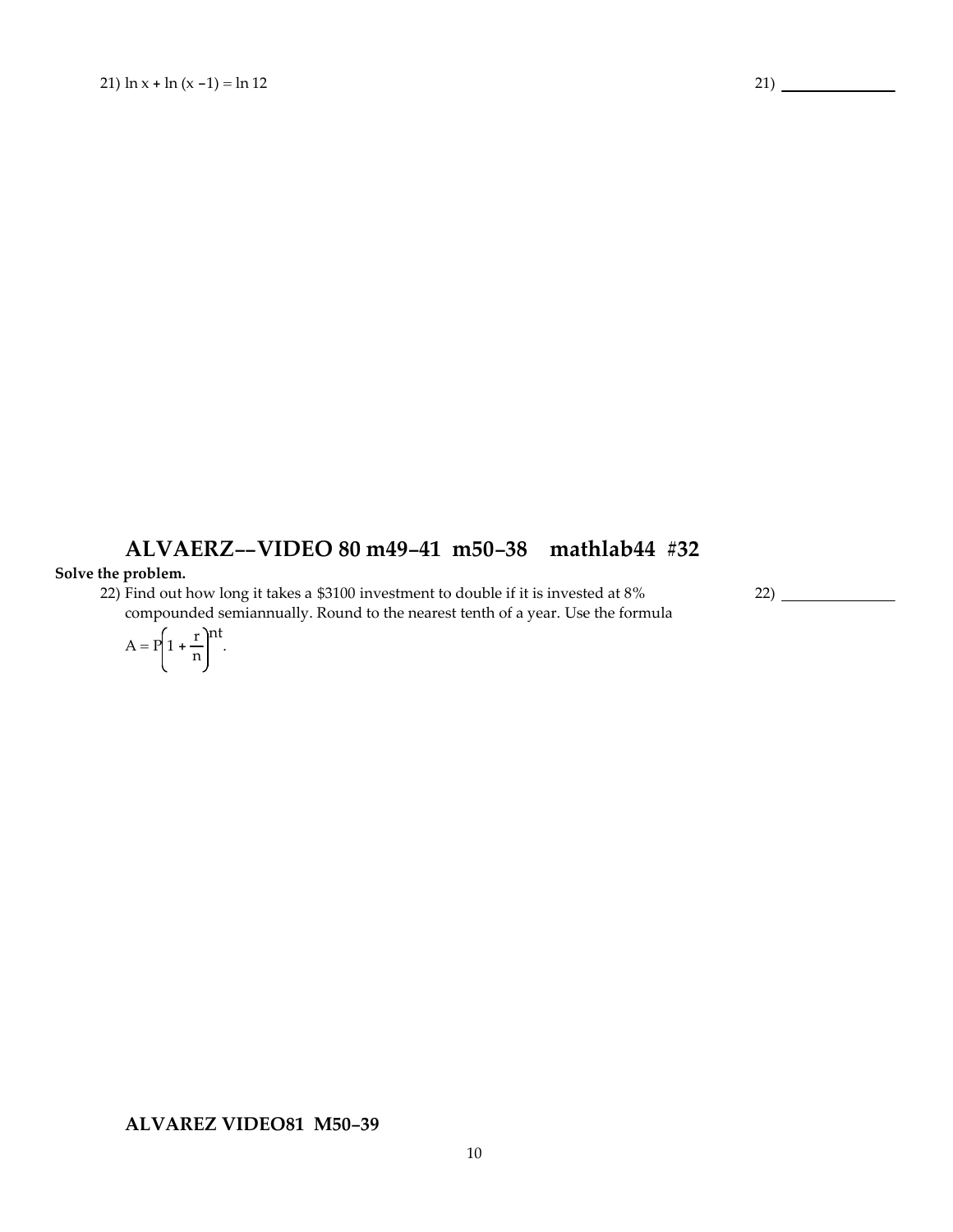23) The function  $A = A_0e^{-0.00693x}$  models the amount in pounds of a particular radioactive material stored in a concrete vault, where x is the number of years since the material was put into the vault. If 700 pounds of the material are placed in the vault, how much time will need to pass for only 375 pounds to remain?

23)

24)

### **ALVAREZ--VIDEO 83 m49-43 m50-40 mathlab44 #34**

24) The population of a certain country is growing at a rate of 2.6% per year. How long will it take for this country's population to double? Use the formula  $t = \frac{\ln 2}{k}$ , which gives the time, t, for a population with growth rate k, to double. (Round to the nearest whole year.)

### **ALVAREZ--VIDEO 84 m49-44 m50-43 mathlab44 #37**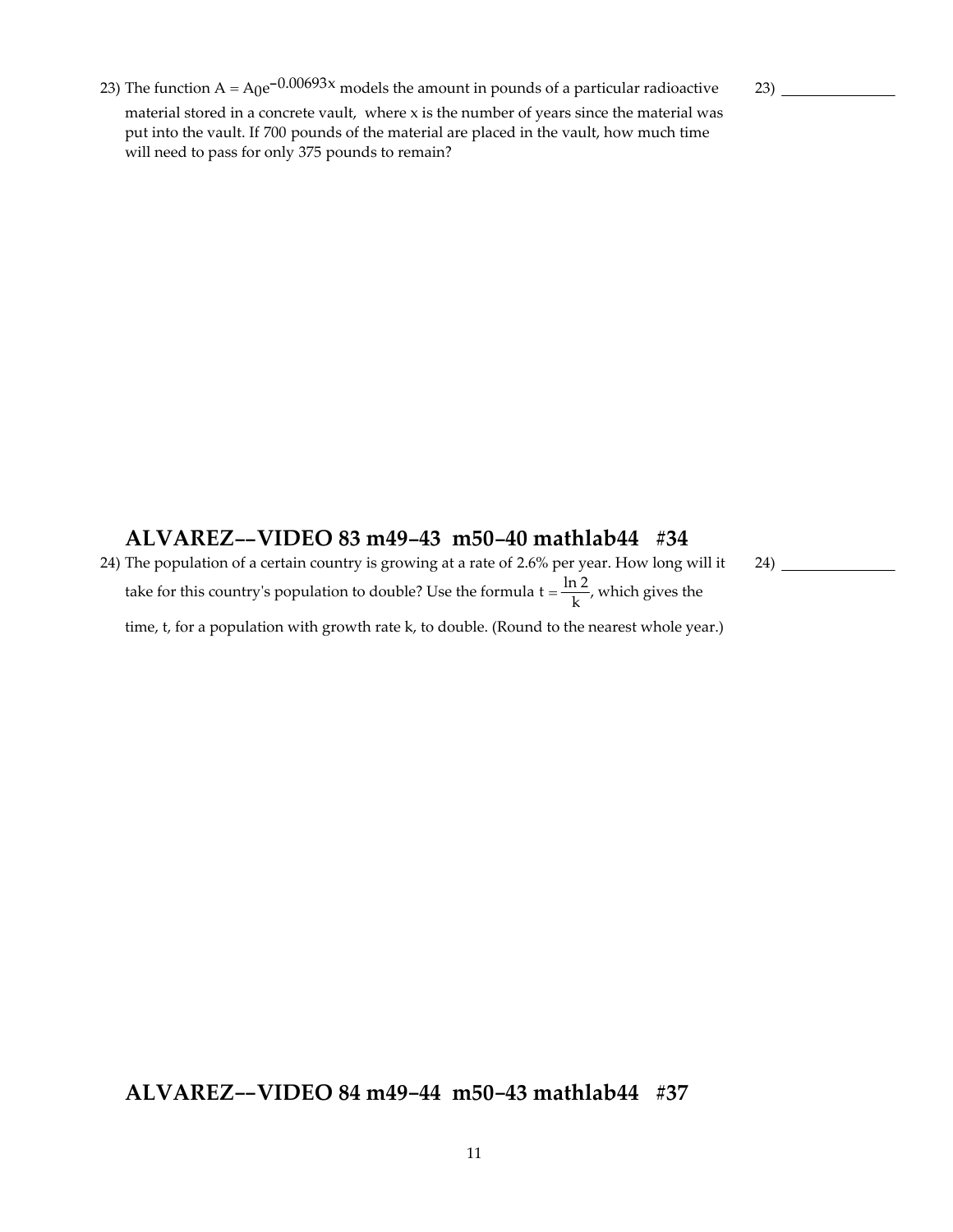#### **Solve.**

25) A fossilized leaf contains 9% of its normal amount of carbon 14. How old is the fossil (to the nearest year)? Use 5600 years as the half-life of carbon 14.

25)

**ALVAREZ--VIDEO 87**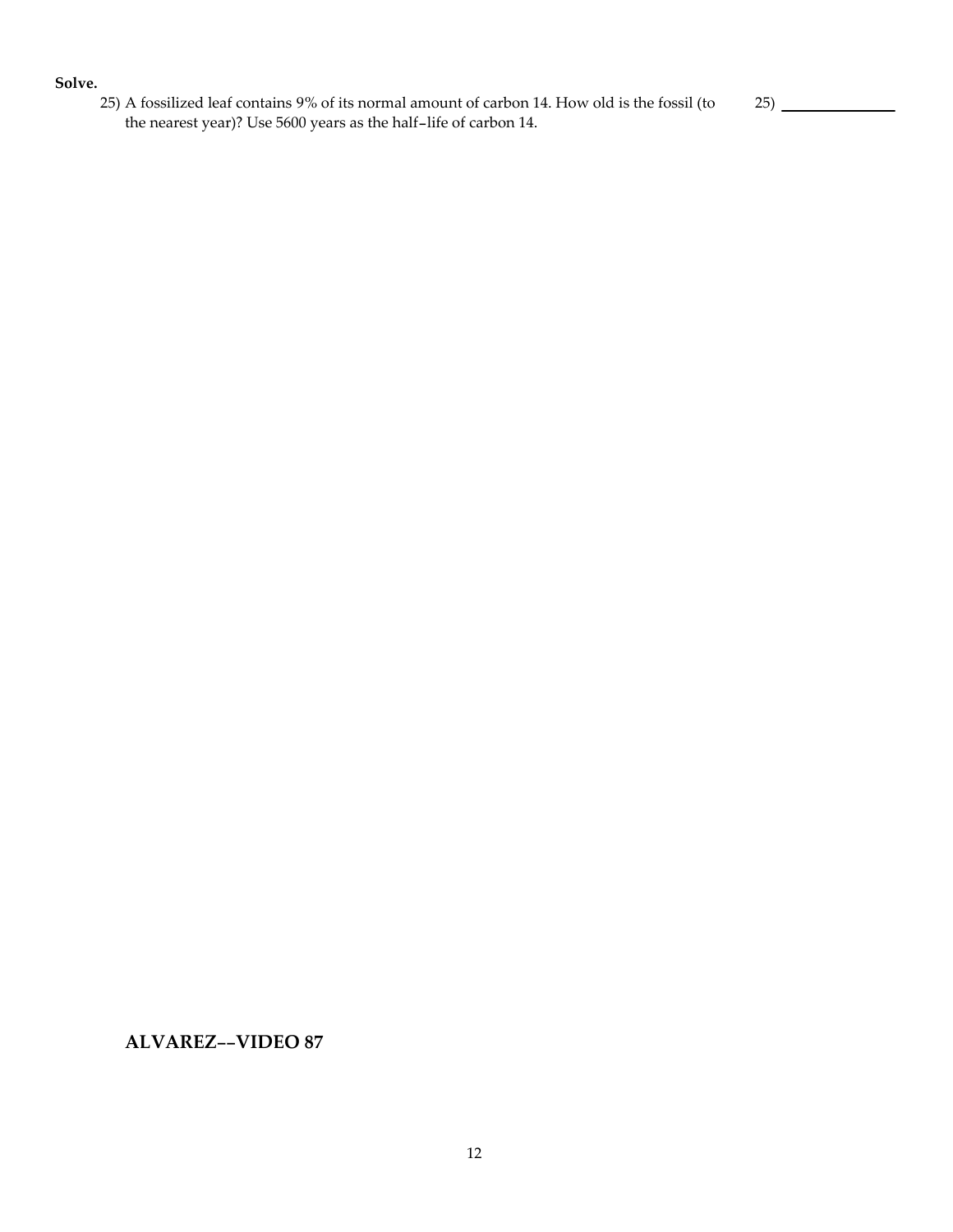Answer Key Testname: AAT2M1314BLI2810S11AW